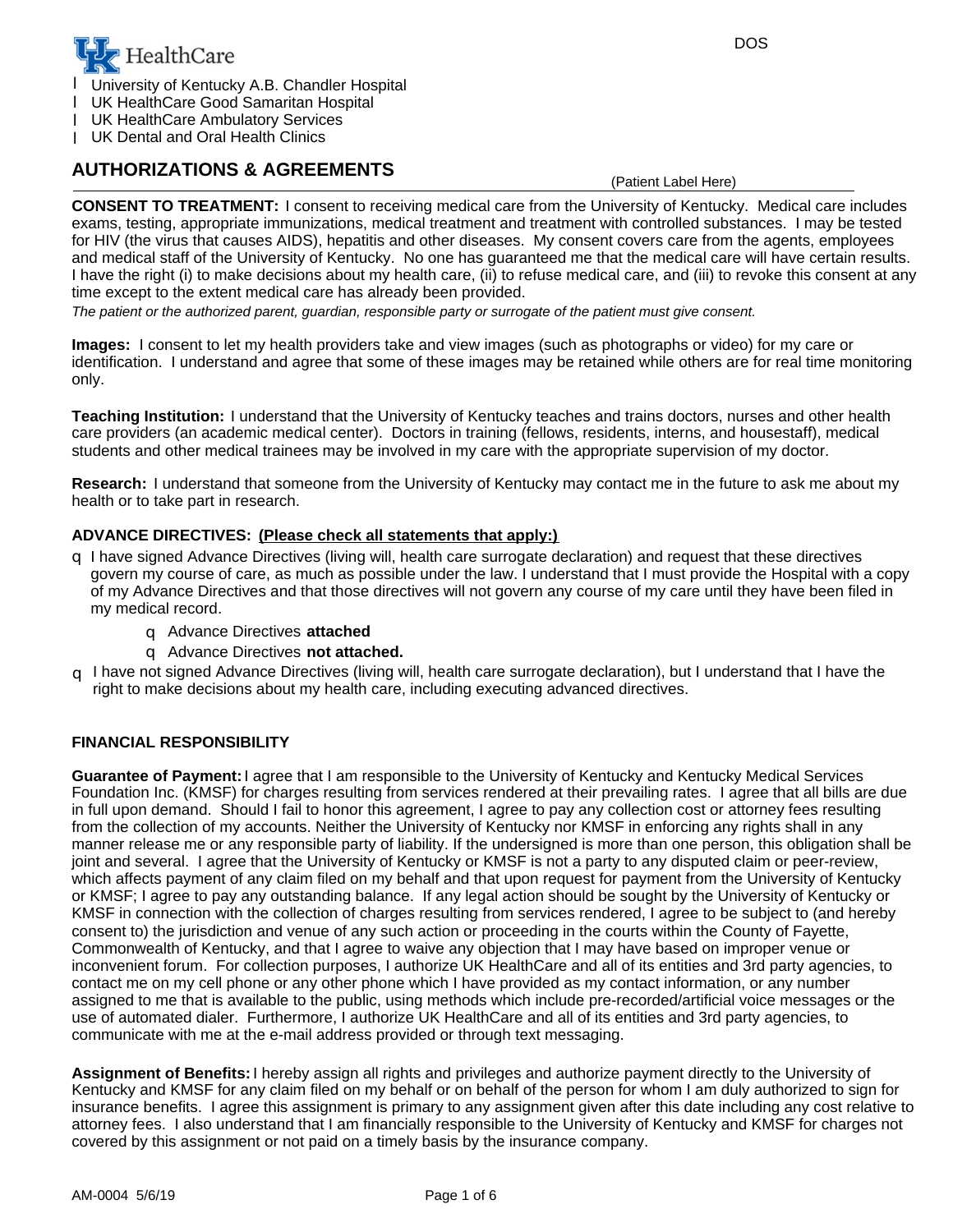

University of Kentucky A.B. Chandler Hospital

UK HealthCare Good Samaritan Hospital l

UK HealthCare Ambulatory Services l

UK Dental and Oral Health Clinics l

## **AUTHORIZATIONS & AGREEMENTS**

(Patient Label Here)

**Certification:** I certify that I have read and understand the consent and authorizations given above and that I am the patient or I am duly authorized by the patient to execute this document and accept its terms.

**Rights and Responsibilities:** I have received a copy of the Patient Rights and Responsibilities.

Advance Directives: I have received written information about Advanced Directives (Living Will).

**NOTE:** Interpretive services **must** be offered for preferred languages other than English.

| Patient                                                          | Date / Time |
|------------------------------------------------------------------|-------------|
| Signature of Legal Representative and Relationship to Patient    | Date / Time |
| Witness                                                          | Date / Time |
| In person or via Cyracom (circle one)<br>Interpreter Name or ID# |             |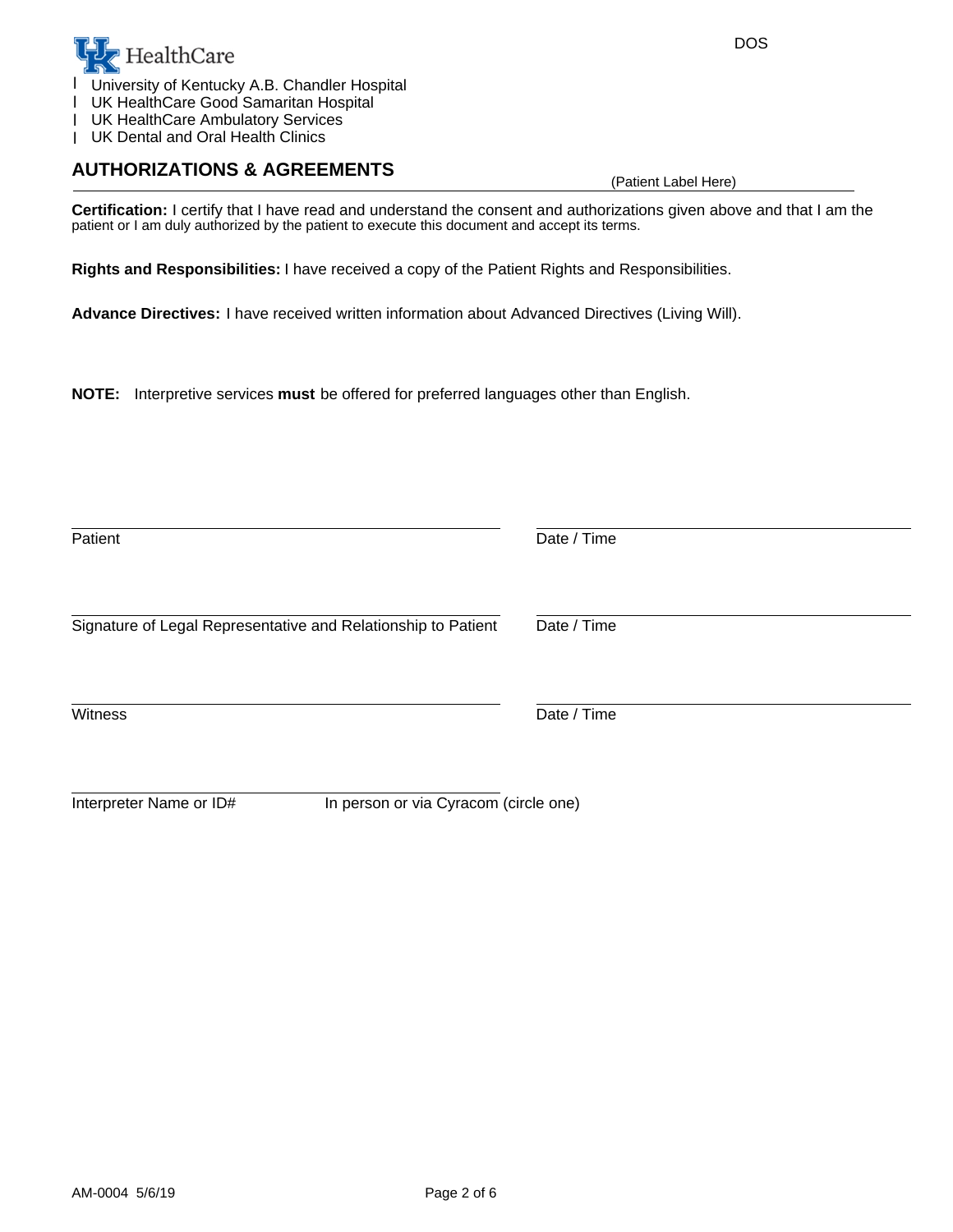

- 1 University of Kentucky A.B. Chandler Hospital
- UK HealthCare Good Samaritan Hospital l
- UK HealthCare Ambulatory Services l
- UK Dental and Oral Health Clinics l

# **AUTHORIZATIONS & AGREEMENTS**

(Patient Label Here)

### **Your Rights & Responsibilities as a UK HealthCare Patient**

You have the right to:

- Receive care no matter what your age, race, color, national origin, ethnic origin, creed, physical or mental disability, veteran status, uniformed service, political belief, sex, sexual orientation, gender identity or expression, appearance, socio-economic status, religion or diagnosis consistent with the services that UK HealthCare provides. l
- need to know when you get home so that you can stay well. <sup>l</sup> Know what is medically wrong and how we can help you get better. We will also tell you the things you will
- 1 Know the names of your doctors and nurses.
- <sup>l</sup> Receive care in a safe environment free from all forms of abuse neglect or harassment.
- <sup>l</sup> Be free from restraints and seclusion in any form that is not medically necessary.
- 1 Say "no" to anything we suggest.
- Not be involved with research unless you want to be involved. l
- l Receive treatment for pain.
- 1 Have your religious beliefs respected.
- Have your regular doctor or a family member notified that you are in the hospital. l
- l Have your choices about end-of-life decisions respected.
- Be treated politely and with consideration. l
- <sup>l</sup> Have your privacy respected.
- 1 Know about any rules that might affect you or your family.
- Receive a copy of your medical records; request amendment to your records and request a list of disclosures of your record. l
- <sup>1</sup> Have your questions about any costs or bills answered at any time.
- at 1-800-994-6610; or email to: complaint@joint commission.org; or mail to: Office of Quality Monitoring, The Joint Commission, One Renaissance Boulevard, Oakbrook Terrace, IL 60181. contact the Kentucky Office of Inspector General at 1-800-372-2973. You may also contact The Joint Commission any other hospital staff member to contact the Ethics Consultation Service on your behalf through UKMDs or call Hospital Administration at (859) 323-5000 to help resolve those conflicts. If you still have a complaint, you may You can complain about anything without worry. If you don't want to talk to your doctor or nurse, please contact the Office of Patient Experience (859) 257-2178. If you have conflicts about your care, you may ask your nurse or l

### **To help us help you, please ...**

- <sup>l</sup> Tell us everything we need to know about your condition and history.
- 1 Do what your doctor recommends or tell your doctor why you do not want to follow the recommendations.
- Be considerate of the people with whom you come in contact. l
- l Take part in making your hospital stay safe; be an involved part of your health care team.
- payments. Provide your health insurance information or ask us about other options available to assist you with your l
- l Let us know if you have legal papers about end-of-life decisions, such as a living will, health care surrogate declaration or other advance directives. Tell your nurse if you want to make an advance directive, or contact Patient & Family Services for more information at 859-323-5501.

### **What everyone needs to know about AIDS**

### **Kentucky law requires that we inform you about AIDS.**

HIV stands for "human immunodeficiency virus," which is a virus that attacks the body's immune system. HIV makes it harder for people with it to recover from other infections and illnesses. AIDS stands for "acquired immune deficiency syndrome," which is the health effects that happen if HIV is not treated. With treatment, a person living with HIV can be healthy and live nearly as long as a person who does not have HIV. Treatment for HIV also greatly lowers the chance that someone with HIV will pass it to others.

HIV is **not** spread through activities such as hugging or shaking hands or sharing a drinking glass. HIV is **only** spread through blood, sexual fluids or breast milk.

 $\frac{1}{1}$  Having sex without condoms  $\frac{1}{1}$  Sharing needles This usually happens by:

A mother living with HIV can pass HIV to her baby, but this is now very uncommon in the US as long as the mother knows that she has HIV and is being treated. It is also very rare that HIV is passed by blood transfusions or transplanted organs, because all donated blood and organs are now tested for HIV.

HIV is mostly spread by people who do not know they have HIV. This is why it is so important to get tested for HIV at least once in your lifetime, and at least every 6 months if you are having sex without condoms or sharing needles.

AM-0004 5/6/19 Page 3 of 6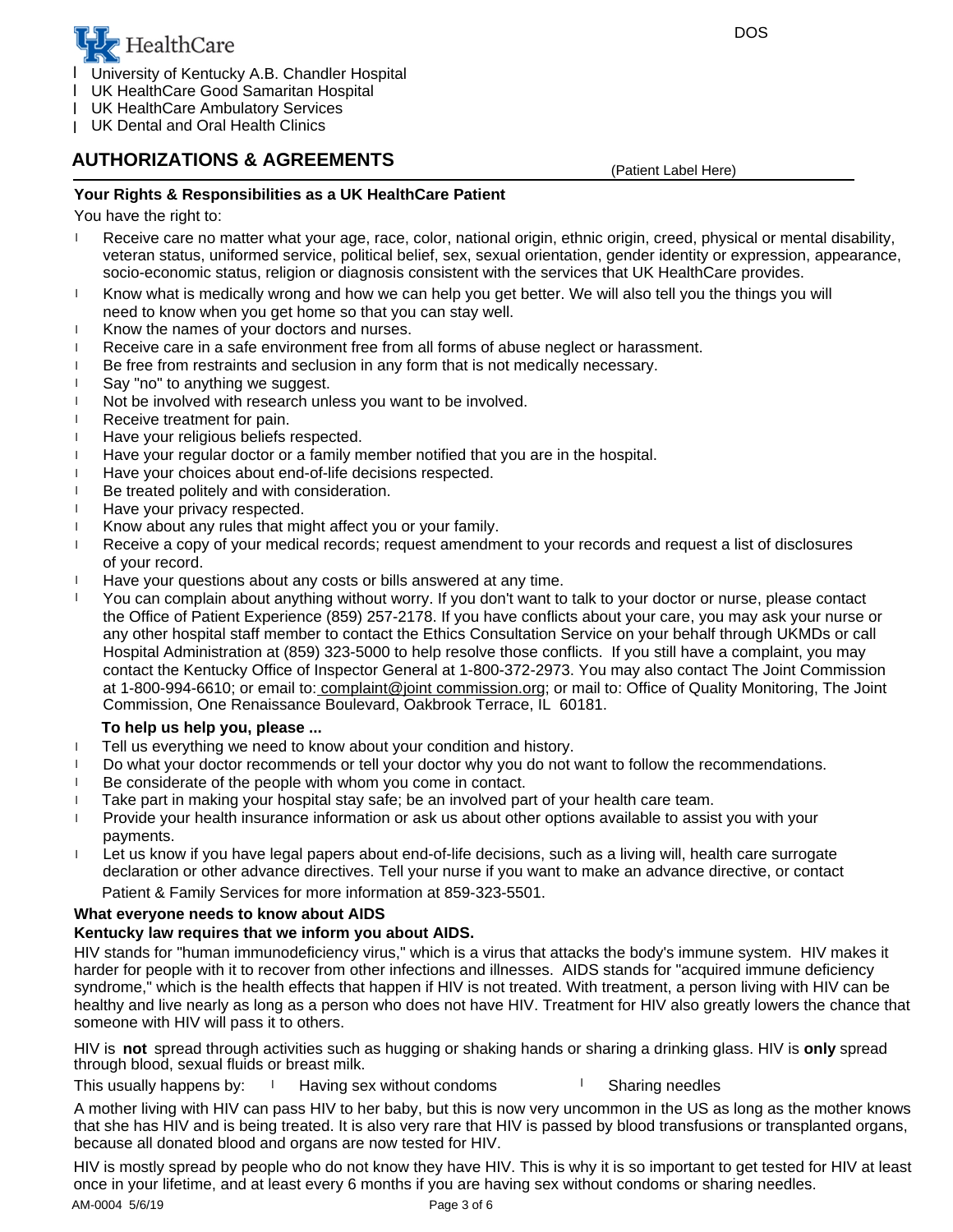

- 1 University of Kentucky A.B. Chandler Hospital
- UK HealthCare Good Samaritan Hospital l
- UK HealthCare Ambulatory Services l
- UK Dental and Oral Health Clinics l

## **AUTHORIZATIONS & AGREEMENTS**

(Patient Label Here)

#### **Treatment with Controlled Substances**

Federal and state laws regulate controlled substances (drugs) that may be abused. Kentucky law requires that you consent to treatment with these drugs before you can receive them. Some illnesses and injuries can result in pain. Some drugs can make the pain more tolerable. Some other drugs can increase focus and reduce hyperactivity. Use of these drugs can cause nausea, sleepiness, drowsiness, vomiting, constipation, sleeplessness, loss of appetite, agitation, aggravation of depression, dry mouth, confusion, slower breathing, and loss of coordination making it unsafe to drive or operate machinery. These drugs can result in physical dependence, meaning that abrupt stopping may lead to withdrawal symptoms, psychological dependence, meaning that stopping may cause you to crave the drug, tolerance, meaning you need more drugs to get the same effect and addiction, meaning you may develop problems based on genetic or other factors. You must tell your doctor if you are pregnant or are considering pregnancy.

#### **Living Wills In Kentucky**

A Living Will gives you a voice in decisions about your medical care when you are unconscious or too ill to communicate. As long as you are able to express your own decisions, your Living Will will not be used and you can accept or refuse any medical treatment. But if you become seriously ill, you may lose the ability to participate in decisions about your own treatment.

You have the right to make decisions about your medical care. No health care may be given to you over your objection, and necessary health care may not be stopped or withheld if you object.

The Kentucky Living Will Directive Act of 1994 was passed to ensure that citizens have the right to make decisions regarding their own medical care, including the right to accept or refuse treatment. This right to decide -- to say yes or no to proposed treatment - applies to treatments that extend life, like a breathing machine or a feeding tube. In Kentucky a Living Will allows you to leave instructions in four critical areas. You can:

- Designate a Health Care Surrogate l
- Refuse or request life prolonging treatment l
- Refuse or request artificial feeding or hydration (tube feeding) l
- Express your wishes regarding organ donation l

Everyone age 18 or older can have a Living Will. The effectiveness of a Living Will is suspended during pregnancy.

It is not necessary that you have an attorney draw up your Living Will. Kentucky law (KRS 311.625) actually specified the form you should fill out. You probably should see an attorney if you make changes to the Living Will form. The law also prohibits relatives, heirs, health care providers or guardians from witnessing the Will. You may wish to use a Notary Public in lieu of witnesses.

The Living Will form includes two sections. The first section is the Health Care Surrogate section, which allows you to designate one or more persons, such as a family member or close friend, to make health care decisions for you if you lose the ability to decide for yourself. The second section is the Living Will section in which you may make your wishes known regarding life-prolonging treatment so your Health Care Surrogate or Doctor will know what you want them to do. You can also decide whether to donate any of your organs in the event of your death.

When choosing a surrogate, remember that the person you name will have the power to make important treatment decisions, even if other people close to you might urge a different decision. Choose the person best qualified to be your health care surrogate. Also, consider picking a back-up person, in case your first choice is not available when needed. Be sure to tell the person that you have named them a surrogate and make sure that the person understands what is most important to you. Your wishes should be laid out specifically in the Living Will.

If you decide to make a Living Will, be sure to talk about it with your family and your doctor. The conversation is just as important as the document.

A copy of any Living Will should be put in your medical records. Each time you are admitted for an overnight stay in a hospital or nursing home, you will be asked whether you have a Living Will. You are responsible for telling your hospital or nursing home that you have a Living Will.

If there is anything you do not understand regarding the form, you might want to discuss with an attorney. You can also ask your doctor to explain the medical issues. When completing the form, you may complete all of the form, or only the parts you want to use. You are not required by law to use these forms. Different forms, written the way you want, may also be used. You should consult with an attorney for advice on drafting your own forms.

You are not required to make a Living Will to receive health care or for any other reason. The decision to make a Living Will must be your own personal decision and should only be made after serious consideration.

While you are a patient at University of Kentucky Hospital or the UK HealthCare Good Samaritan Hospital, you may contact the Department of Patient & Family Services in room H149 or call (859) 323-5501 if you would like more information on advance directives.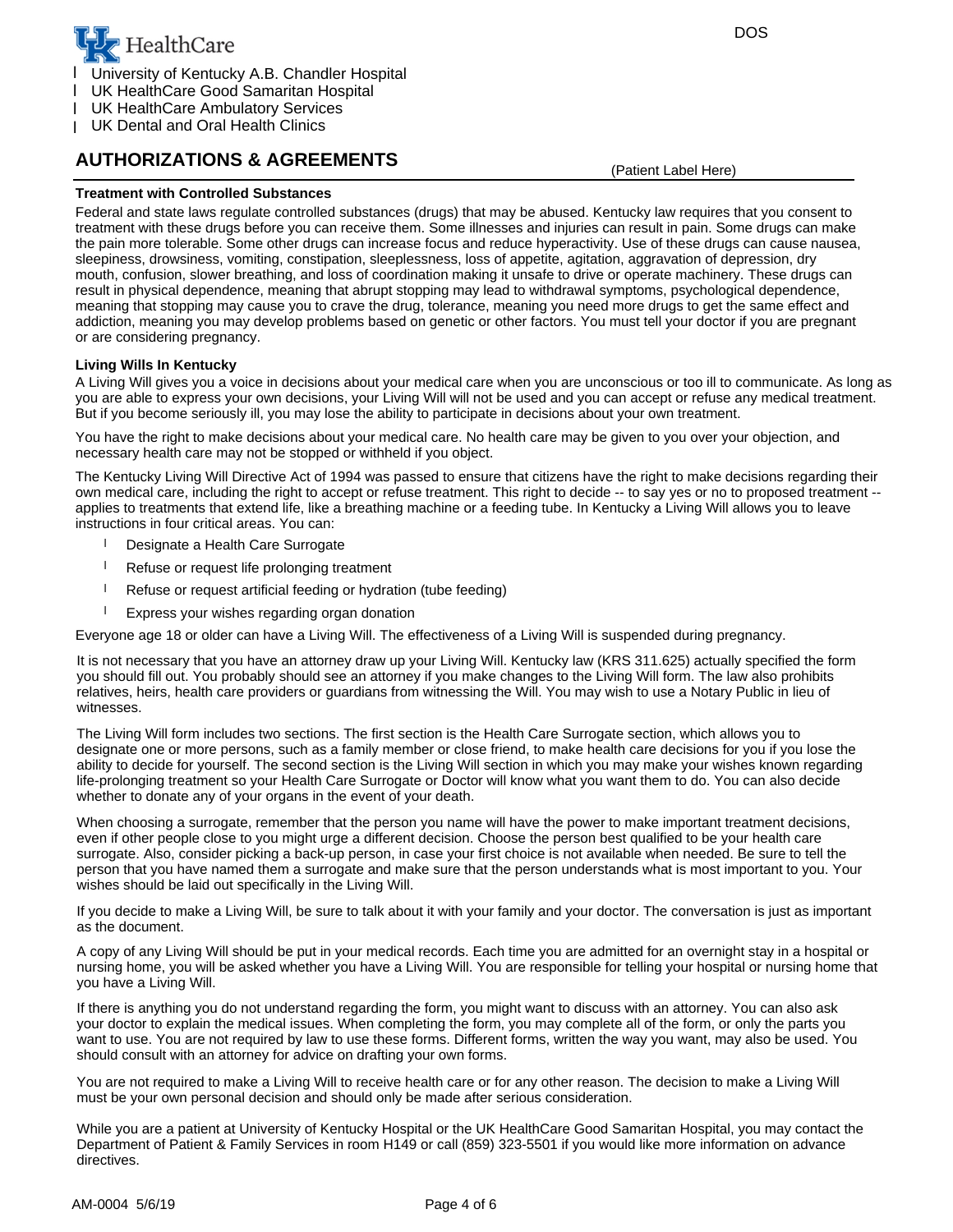

- 1 University of Kentucky A.B. Chandler Hospital
- UK HealthCare Good Samaritan Hospital l
- UK HealthCare Ambulatory Services l
- UK Dental and Oral Health Clinics l

## **AUTHORIZATIONS & AGREEMENTS**

(Patient Label Here)

### **Section 1557 of the Affordable Care Act (ACA) NOTICE OF NONDISCRIMINATION FOR UK HEALTHCARE PROGRAMS AND ACTIVITIES**

The University of Kentucky complies with applicable Federal civil rights laws and does not discriminate on the basis of race, color, national origin, age, disability, or sex. The University of Kentucky does not exclude people or treat them differently because of race, color, national origin, age, disability or sex.

The health programs and activities of the University of Kentucky:

- <sup>l</sup> Provides free aids and services to people with disabilities to communicate effectively with us, such as:
	- $\circ$  Qualified sign language interpreters
	- $\circ$  Written information in other formats (large print, audio, accessible electronic formats)
- Provides free language services to people whose primary language is not English, such as:
	- $\circ$  Qualified medical interpreters
	- $\circ$  Information written in other languages

If you need these services, contact any employee of a UK health program or activity.

If you believe the University of Kentucky has failed to provide these services or discriminated in another way on the basis of race, color, national origin, age, disability, or sex, you can file a grievance with:

13 Main Building University of Kentucky Office of Institutional Equity and Equal Opportunity Martha Alexander, Section 1557 Coordinator, Executive Director and Title IX Coordinator Lexington, KY 40506-0032

Telephone: (859) 257-8927 E-mail: martha.alexander@uky.edu Fax: (859) 323-3739

You can file a grievance in person or by mail, fax, or email. If you need help filing a grievance, UK HealthCare Office of Patient Experience or Martha Alexander, Section 1557 Coordinator is available to help.

You can also file a civil rights complaint with the U.S. Department of Health and Human Services, Office for Civil Rights, electronically through the Office for Civil Rights' Complaint Portal, available at:

https://ocrportal.hhs.gov/ocr/portal/lobby.jsf

or by mail at:

Room 509F, HHH Building 200 Independence Avenue, SW U.S. Department of Health and Human Services Washington, D.C. 20201

Telephone number: 1-800-368-1019 (TDD) number: 1-800-537-7697

Complaint forms are available at: http://www.hhs.gov/ocr/office/file/index.html